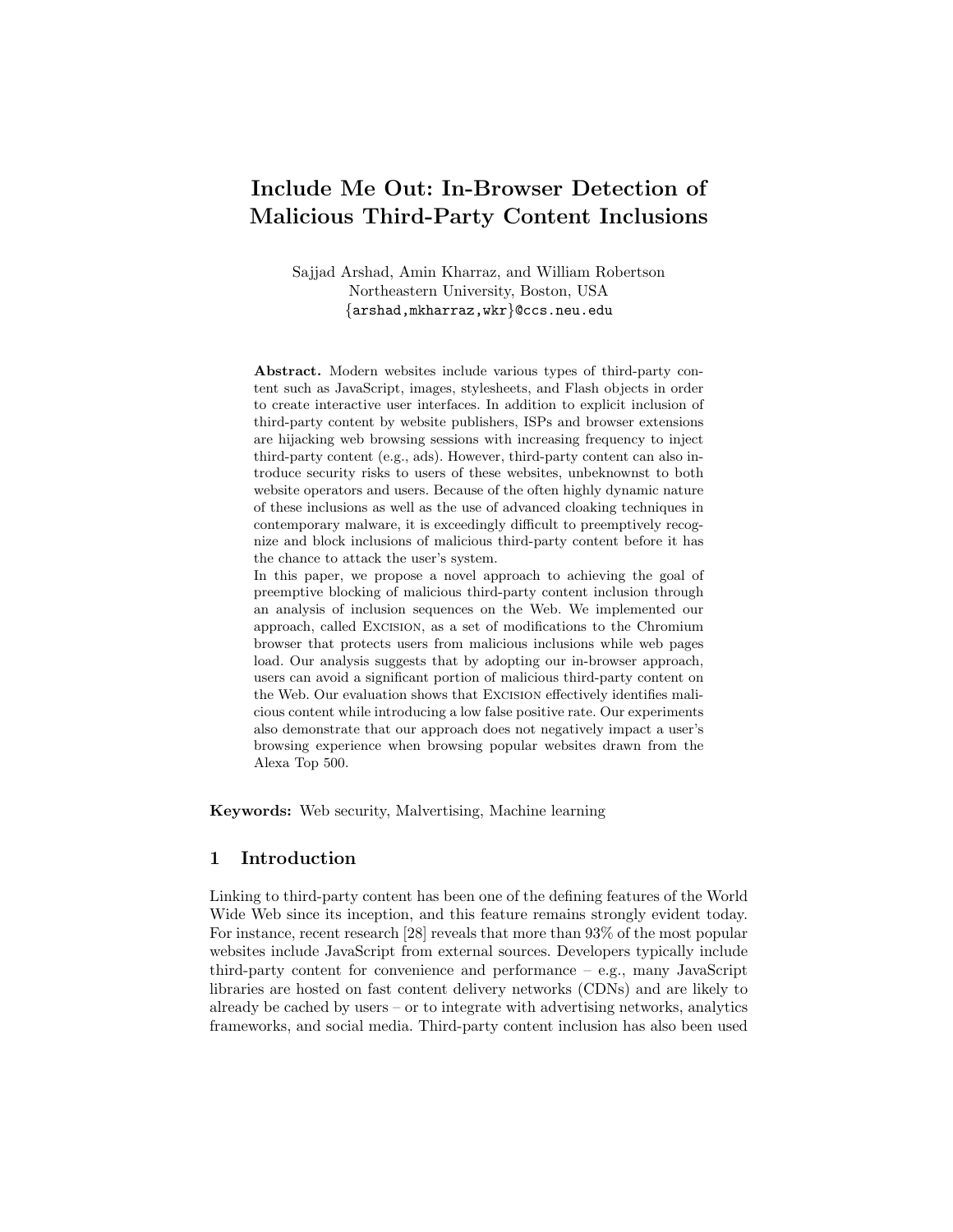by entities other than the website publishers themselves. For example, ad injection has been adopted by ISPs and browser extension authors as a prominent technique for monetization [25].

However, the inherent feature of content-sharing on the Web is also an Achilles heel when it comes to security. Advertising networks, as one example, have emerged as an important vector for adversaries to distribute attacks to a wide audience [21, 22, 29, 36, 43]. Moreover, users are more susceptible to *malvertising* in the presence of ad injection [17, 38, 42]. In general, linking to third-party content is essentially an assertion of trust that the content is benign. This assertion can be violated in several ways, however, due to the dynamic nature of the Web. Since website operators cannot control external content, they cannot know *a priori* what links will resolve to in the future. The compromise of linked content or pure malfeasance on the part of third parties can easily violate these trust assumptions. This is only exacerbated by the transitive nature of trust on the Web, where requests for content can be forwarded beyond the first, directly observable origin to unknown parties.

While the same origin policy (SOP) enforces a modicum of origin-based separation between code and data from different principals, developers have clamored for more flexible sharing models provided by, e.g., Content Security Policy (CSP) [7], Cross-Origin Resource Sharing (CORS) [6], and postMessage-based cross-frame communication. These newer standards permit greater flexibility in performing cross-origin inclusions, and each come with associated mechanisms for restricting communication to trusted origins. However, recent work has shown that these standards are difficult to apply securely in practice [34, 40], and do not necessarily address the challenges of trusting remote inclusions on the dynamic Web. In addition to the inapplicability of some approaches such as CSP, third parties can leverage their power to bypass these security mechanisms. For example, ISPs and browser extensions are able to tamper with HTTP traffic to modify or remove CSP rules in HTTP responses [17, 38].

In this paper, we propose an in-browser approach called Excision to automatically detect and block malicious third-party content inclusions as web pages are loaded into the user's browser or during the execution of browser extensions. Our approach does not rely on examination of the content of the resources; rather, it relies on analyzing the sequence of inclusions that leads to the resolution and loading of a terminal remote resource. Unlike prior work [22], Excision resolves *inclusion sequences* through instrumentation of the browser itself, an approach that provides a high-fidelity view of the third-party inclusion process as well as the ability to interdict content loading in real-time. This precise view also renders ineffective common obfuscation techniques used by attackers to evade detection. Obfuscation causes the detection rate of these approaches to degrade significantly since obfuscated third-party inclusions cannot be traced using existing techniques [22]. Furthermore, the in-browser property of our system allows users to browse websites with a higher confidence since malicious third-party content is prevented from being included while the web page is loading.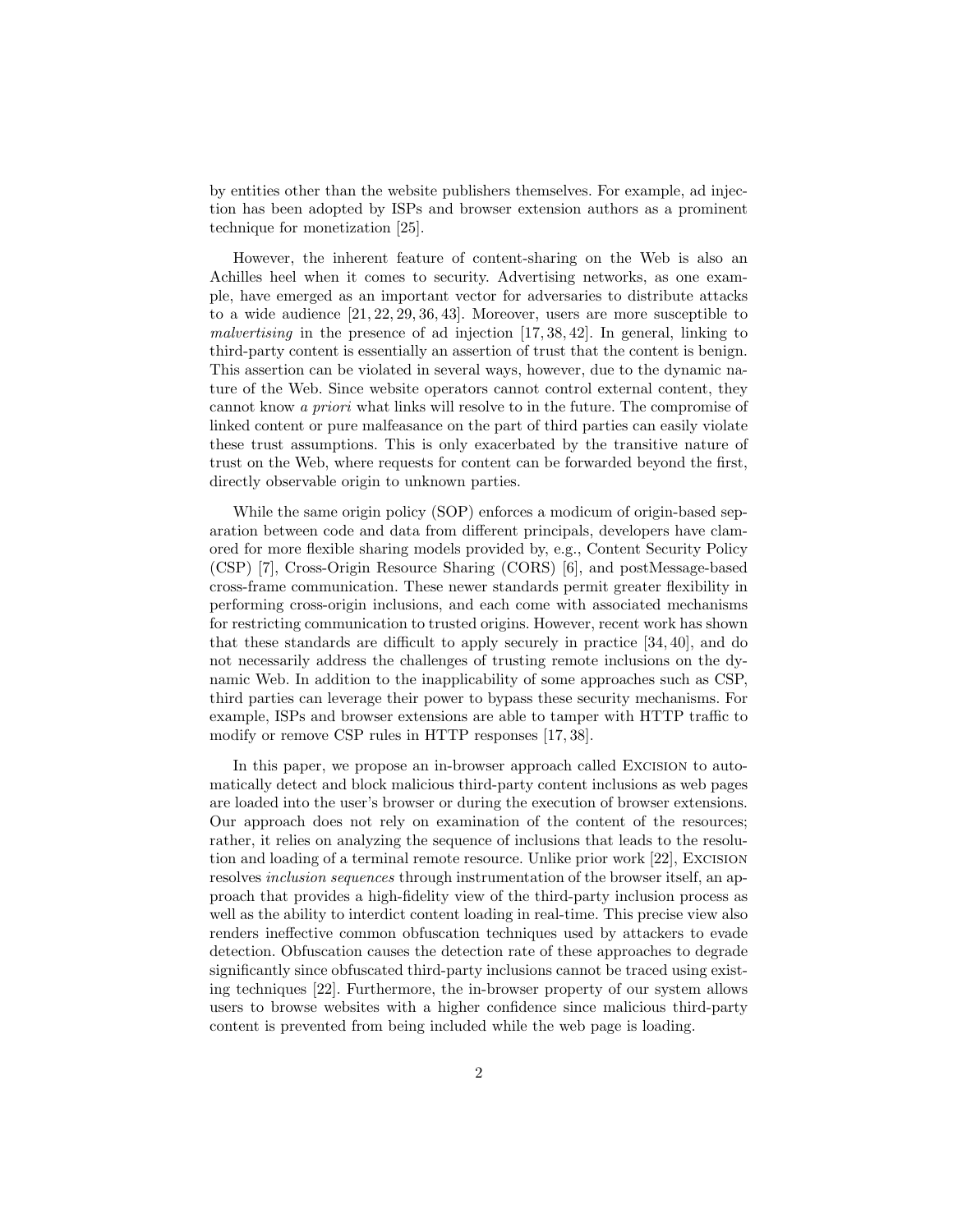We implemented Excision as a set of modifications to the Chromium browser, and evaluated its effectiveness by analyzing the Alexa Top 200K over a period of 11 months. Our evaluation demonstrates that Excision achieves a 93.39% detection rate, a false positive rate of 0.59%, and low performance overhead. We also performed a usability test of our research prototype, which shows that Excision does not detract from the user's browsing experience while automatically protecting the user from the vast majority of malicious content on the Web. The detection results suggest that Excision could be used as a complementary system to other techniques such as CSP.

The main contributions of this paper are as follows:

- **–** We present a novel in-browser approach called Excision that automatically detects and blocks malicious third-party content before it can attack the user's browser. The approach leverages a high-fidelity in-browser vantage point that allows it to construct a precise inclusion sequence for every thirdparty resource.
- **–** We describe a prototype of Excision for the Chromium browser that can effectively prevent inclusions of malicious content.
- **–** We evaluate the effectiveness and performance of our prototype, and show that it is able to automatically detect and block malicious third-party content inclusions in the wild – including malicious resources not previously identified by popular malware blacklists – without a significant impact on browser performance.
- **–** We evaluate the usability of our prototype and show that most users did not notice any significant quality impact on their browsing experience.

# **2 Problem Statement**

In the following, we first discuss the threats posed by third-party content and then motivate our work.

### **2.1 Threats**

While the inclusion of third-party content provides convenience for web developers and allows for integration into advertising distribution, analytics, and social media networks, it can potentially introduce a set of serious security threats for users. For instance, advertising networks and social media have been and continue to be abused as a vector for injection of malware. Website operators, or publishers, have little control over this content aside from blind trust or security through isolation. Attacks distributed through these vectors – in the absence of isolation – execute with the same privileges as all other JavaScript within the security context of the enclosing DOM. In general, malicious code could launch drive-by downloads [10], redirect visitors to phishing sites, generate fraudulent clicks on advertisements [22], or steal user information [16].

Moreover, ad injection has become a new source of income for ISPs and browser extension authors [25]. ISPs inject advertisements into web pages by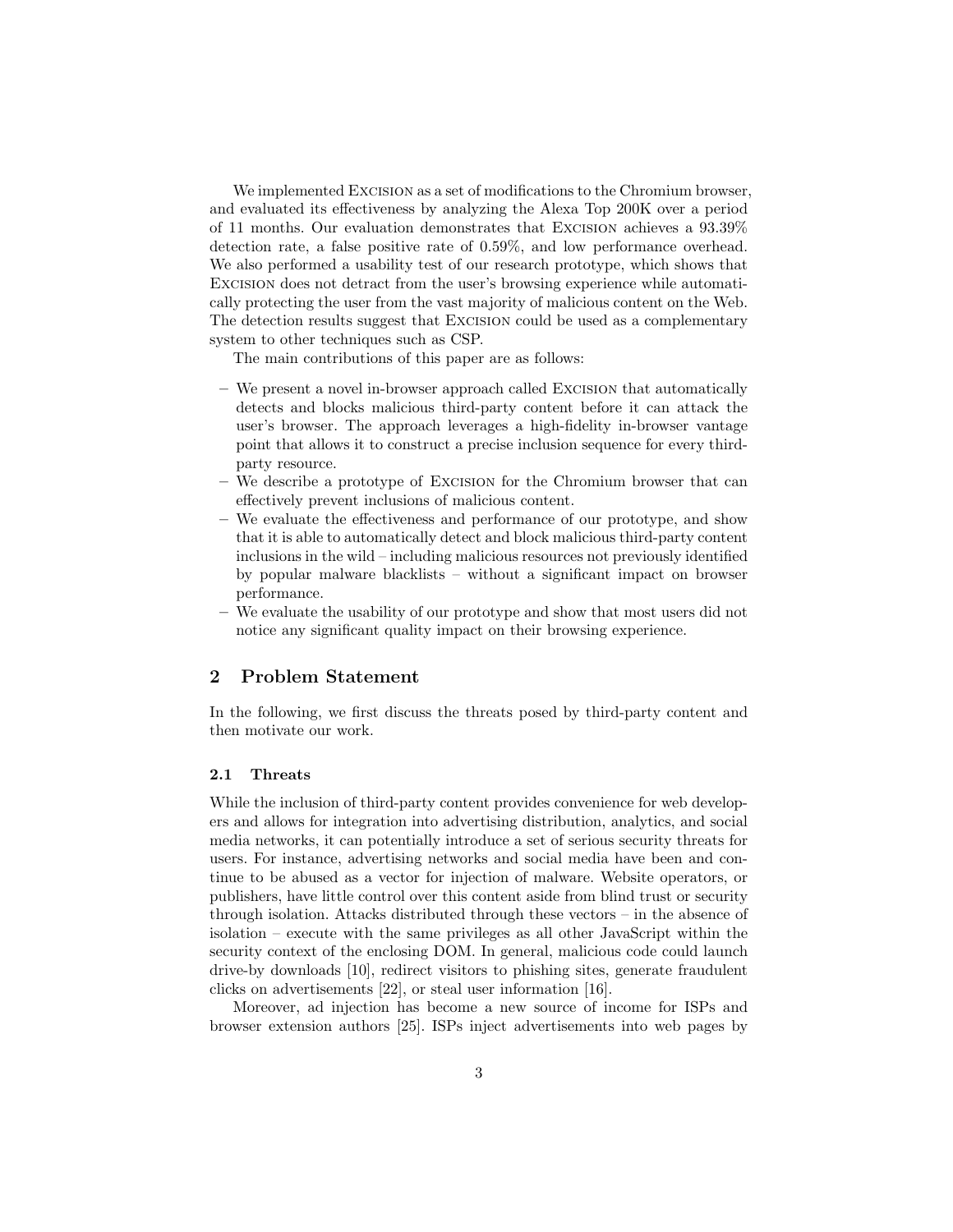tampering with their users' HTTP traffic [9], and browser extension authors have recently started to inject or replace ads in web pages to monetize their work. Ad injection negatively impacts both website publishers and users by diverting revenue from publishers and exposing users to malvertising [38, 42]. In addition to ad injection, malicious browser extensions can also pose significant risks to users due to the special privileges they have [19].

# **2.2 Motivation**

Publishers can try to isolate untrusted third-party content using iframes (perhaps enhanced with HTML5 sandboxing features), language-based sandboxing, or policy enforcement [1, 12, 15, 23, 24]. However, these approaches are not commonly used in practice; some degrade the quality of ads (from the advertiser's perspective), while others are non-trivial to deploy. Publishers could attempt to use Content Security Policy (CSP) [7] to define and enforce access control lists for remote inclusions in the browser. However, due to the dynamic nature of the web, this approach (and similar access control policy-based techniques) has problems. Recent studies [34, 40] indicate that CSP is difficult to apply in practice. A major reason for this is the unpredictability of the origins of inclusions for third-party resources, which complicates the construction of a correct, yet tight, policy.

For example, when websites integrate third-party advertisements, multiple origins can be contacted in order to deliver an ad to the user's browser. This is often due to the practice of re-selling ad space (a process known as ad syndication) or through real-time ad auctions. Either of these approaches can result in ads being delivered through a series of JavaScript code inclusions [35]. Additionally, the growing number of browser extensions makes it a non-trivial task for website operators to enumerate the set of benign origins from which browser extensions might include a resource. As an example, for theverge.com website, the number of unique included domains over a period of 11 months increases roughly linearly; clearly, constructing an explicit whitelist of domains is a challenging task.

Even if website publishers can keep pace with origin diversity over time with a comprehensive list of CSP rules, ISPs and browser extensions are able to tamper with in-transit HTTP traffic and modify CSP rules sent by the websites. In addition, in browsers such as Chrome, the web page's CSP does not apply to extension scripts executed in the page's context [2]; hence, extensions are able to include arbitrary third-party resources into the web page.

Given the challenges described above, we believe that existing techniques such as CSP can be evaded and, hence, there is a need for an automatic approach to protect users from malicious third-party content. We do not necessarily advocate such an approach in isolation, however. Instead, we envision this approach as a complementary defense that can be layered with other techniques in order to improve the safety of the Web.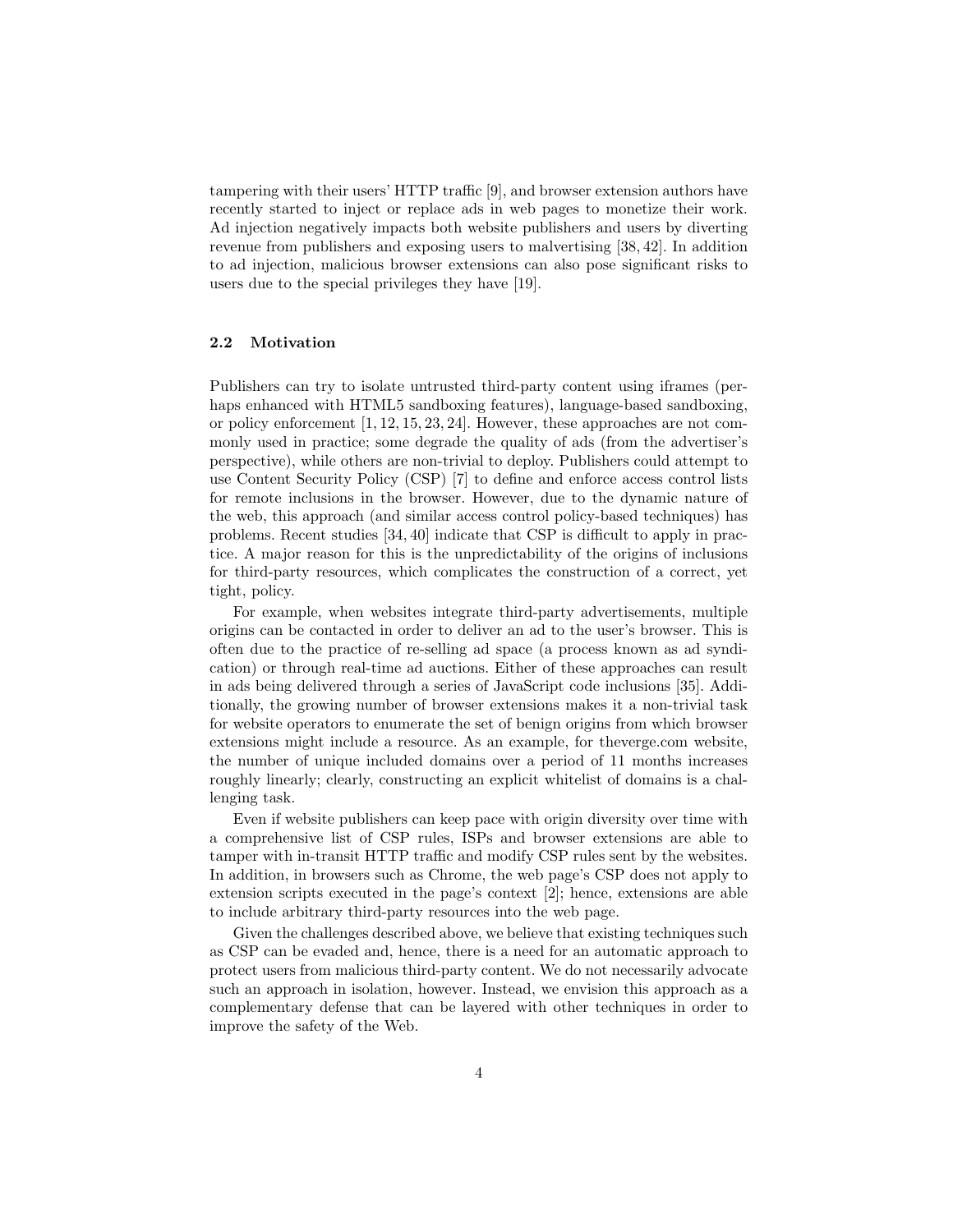

Fig. 1: An overview of Excision.

# **3 Excision**

In this section, we describe Excision, our approach for detecting and blocking the inclusion of malicious third-party content in real-time. An overview of our system is shown in Figure 1. Excision operates by extracting resource *inclusion trees* from within the browser. The inclusion tree precisely records the inclusion relationships between different resources in a web page. When the user requests a web page, the browser retrieves the corresponding HTML document and passes it to the rendering engine. The rendering engine incrementally constructs an inclusion tree for the DOM and begins extracting external resources such as scripts and frames as it reaches new HTML tags. For inclusion of a new resource, the rendering engine consults the CSP engine and the *inclusion sequence classifier* in order to decide whether to include the resource. If the resource's origin and type are whitelisted in the CSP rules, the rendering engine includes the resource without consulting the inclusion sequence classifier and continues parsing the rest of the HTML document. Otherwise, it extracts the *inclusion sequence* (path through the page's inclusion tree) for the resource and forwards this to the inclusion sequence classifier. Using pre-learned models, the classifier returns a decision about the malice of the resource to the rendering engine. Finally, the rendering engine discards the resource if it was identified as malicious. The same process occurs for resources that are included dynamically during the execution of extension scripts after they are injected into the page.

#### **3.1 Inclusion Trees and Sequences**

A website can include resources in an HTML document from any origin so long as the inclusion respects the same origin policy, its standard exceptions, or any additional policies due to the use of CSP, CORS, or other access control framework. A first approximation to understanding the inclusions of third-party content for a given web page is to process its DOM tree [41] while the page loads. However,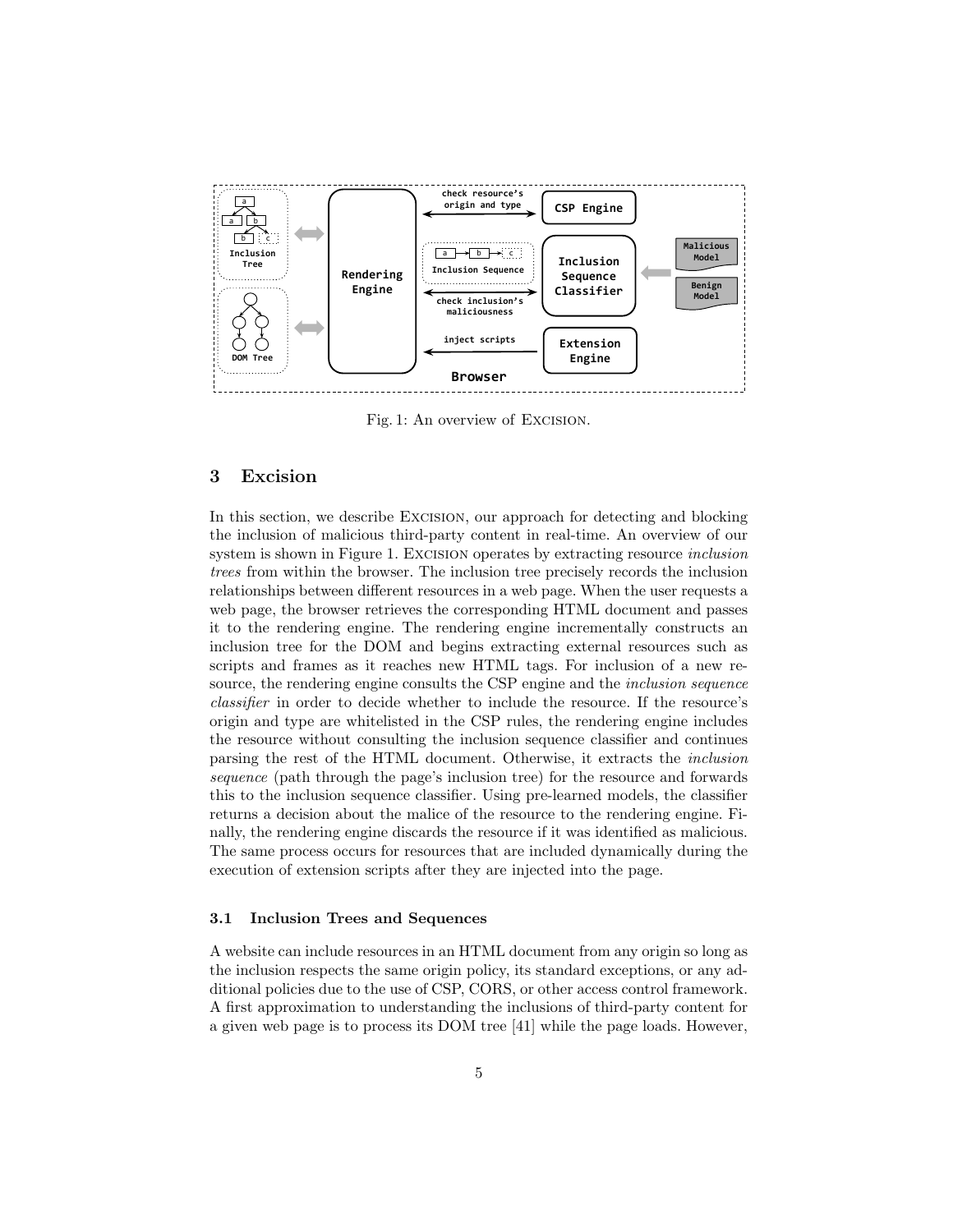

Fig. 2: (a) DOM Tree, and (b) Inclusion Tree

direct use of a web page's DOM tree is unsatisfactory because the DOM does not in fact reliably record the inclusion relationships between resources referenced by a page. This follows from the ability for JavaScript to manipulate the DOM at run-time using the DOM API.

Instead, in this work we define an *inclusion tree* abstraction extracted directly from the browser's resource loading code. Unlike a DOM tree, the inclusion tree represents how different resources are included in a web page that is invariant with respect to run-time DOM updates. It also discards irrelevant portions of the DOM tree that do not reference remote content. For each resource in the inclusion tree, there is an *inclusion sequence* that begins with the root resource (i.e., the URL of the web page) and terminates with the corresponding resource. Furthermore, browser extensions can also manipulate the web page by injecting and executing JavaScript code in the page's context. Hence, the injected JavaScript is considered a direct child of the root node in the inclusion tree. An example of a DOM tree and its corresponding inclusion tree is shown in Figure 2. As shown in Figure 2b,  $f.org/flash.swf$  has been dynamically added by an inline script to the DOM tree, and its corresponding inclusion sequence has a length of 4 since we remove the inline resources from inclusion sequence. Moreover, ext-id/script.js is injected by an extension as the direct child of the root resource. This script then included  $g$ .com/script.js, which in turn included h.org/img.jpg.

### **3.2 Inclusion Sequence Classification**

Given an inclusion sequence, Excision must classify it as benign or malicious based on features extracted from the sequence. The task of the *inclusion sequence classifier* is to assign a class label from the set *{*benign,malicious*}* to a given sequence based on previously learned models from a labeled data set. In our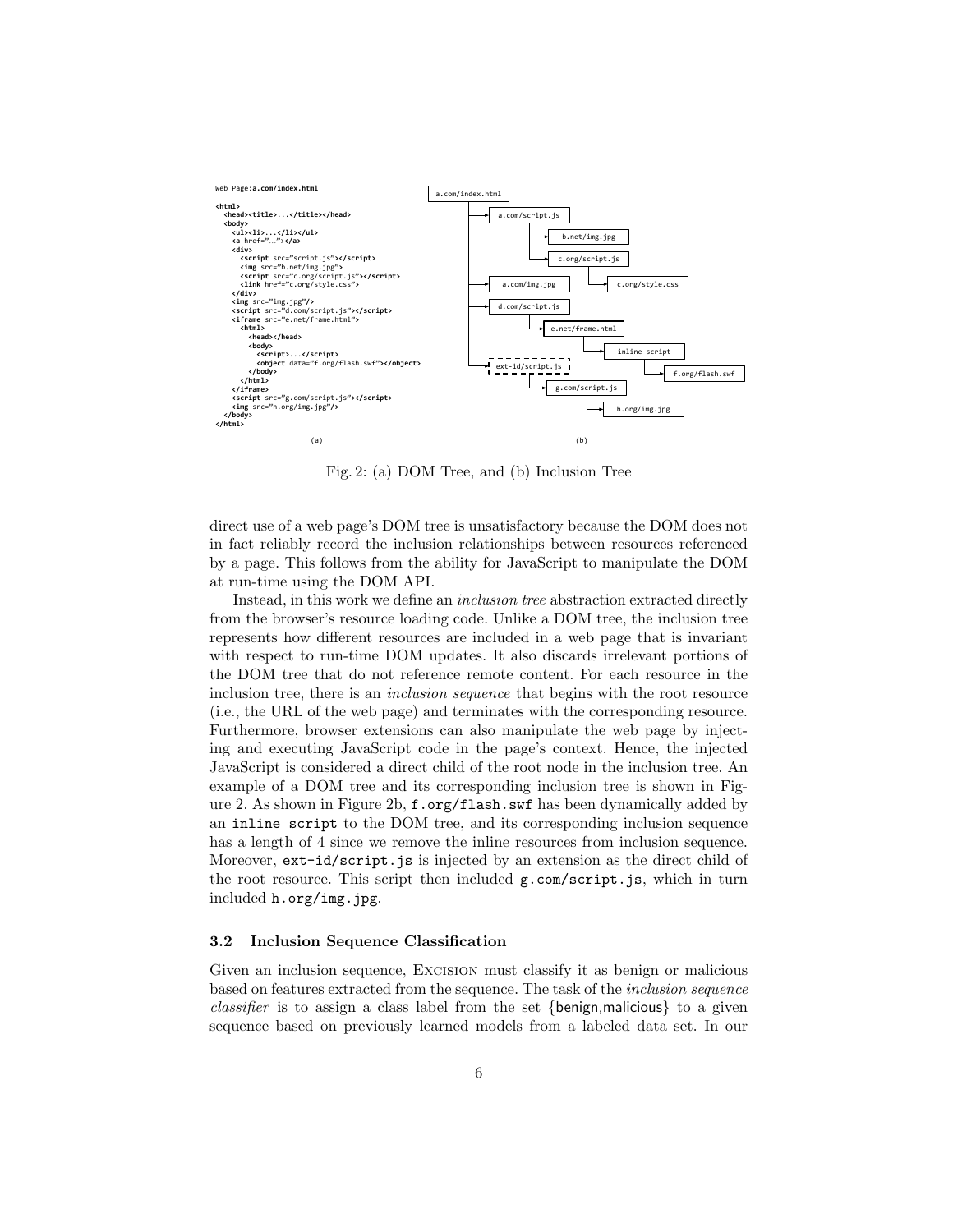definition, a malicious sequence is one that starts from the root URL of a web page and terminates in a URL that delivers malicious content. For classification, we used hidden Markov models (HMM) [31]. Models are comprised of states, each of which holds transitions to other states based on a probability distribution. Each state can probabilistically emit a symbol from an alphabet. There are other sequence classification techniques such as Na¨ıve Bayes [20], but we used an HMM for our classifier because we also want to model the inter-dependencies between the resources that compose an inclusion sequence.

In the training phase, the system learns two HMMs from a training set of labeled sequences, one for the benign class and one for the malicious class. We estimated the HMM parameters by employing the Baum-Welch algorithm which finds the maximum likelihood estimate of these parameters based on the set of observed sequences. In our system, we empirically selected 20 for the number of states that are fully connected to each other. In the subsequent detection phase, we compute the likelihood of a new sequence given the trained models using the forward-backward algorithm and assign the sequence to the class with the highest likelihood. Training hidden Markov models is computationally expensive. However, computing the likelihood of a sequence is instead very efficient, which makes it a suitable method for real-time classification [31].

# **4 Classification Features**

Let  $r_0 \to r_1 \to \cdots \to r_n$  be an inclusion sequence as described above. Feature extraction begins by converting the inclusion sequence into sequences of feature vectors. After analyzing the inclusion trees of several thousand benign and malicious websites for a period of 11 months, we identified 12 feature types from three categories. For each feature type, we compute two different features: individual and relative features. An individual feature value is only dependent on the current resource, but a relative feature value is dependent on the current resource and its preceding (or parent) resources. Consequently, we have 24 features for each resource in an inclusion sequence. Individual features can have categorical or continuous values. All continuous feature values are normalized on [0*,* 1] and their values are discretized. In the case of continuous individual features, the relative feature values are computed by comparing the individual value of the resource to its parent's individual value. The result of the comparison is less, equal, or more. We use the value none for the root resource. To capture the highlevel relationships between different inclusions, we only consider the host part of the URL for feature calculation.

### **4.1 DNS-based Features**

The first feature category that we consider is based on DNS properties of the resource host.

**Top-Level Domain.** For this feature, we measure the types of TLDs from which a resource is included and how it changes along the inclusion sequence. For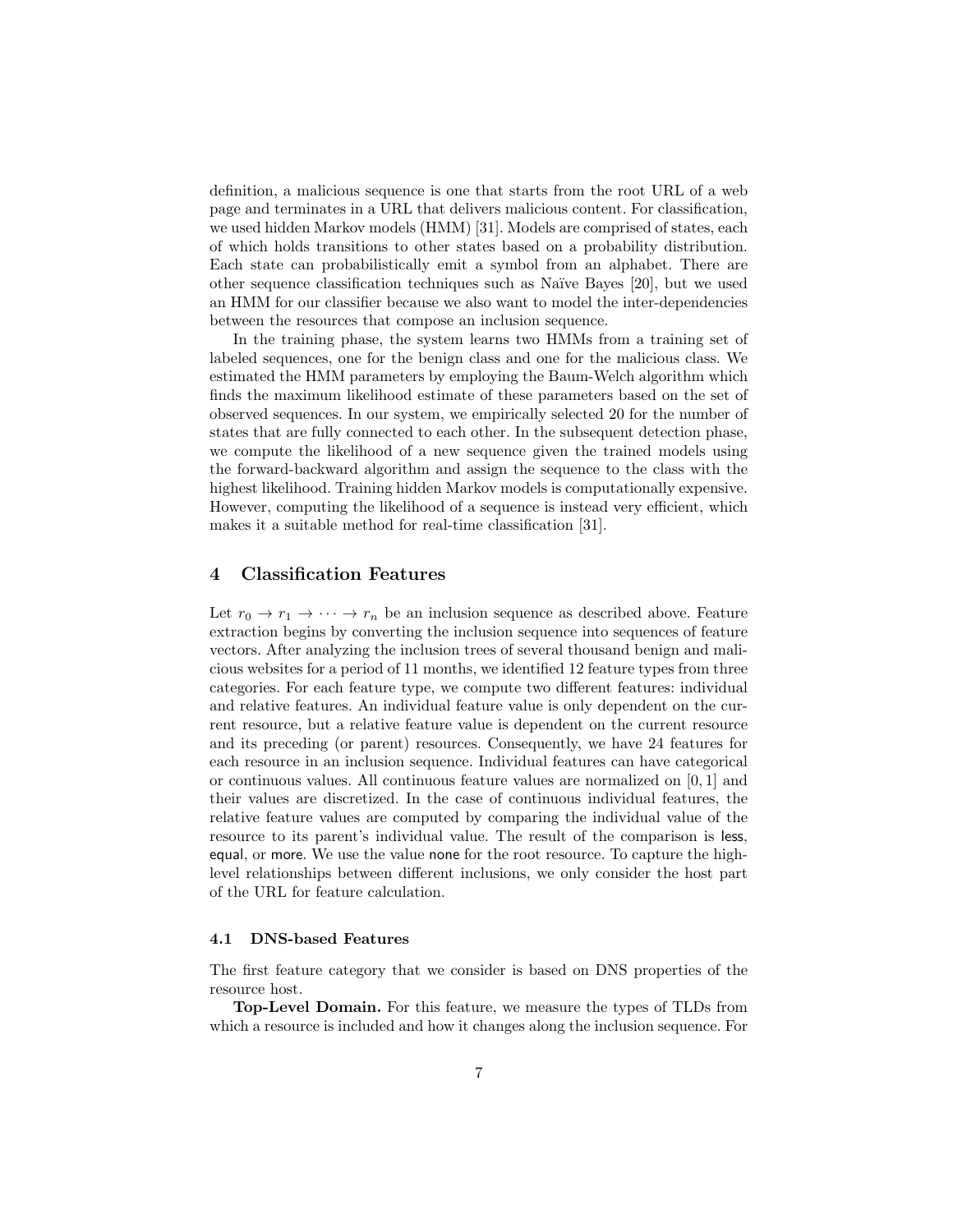| Value         | Example                 | Value                       | Example                                        |
|---------------|-------------------------|-----------------------------|------------------------------------------------|
| none          | IPs, Extensions         | none                        | root resource                                  |
| gen           | $*$ .com, $*$ .org      | $\{got, lost\}$ -tld        | Ext. $\rightarrow$ *.de, *.us $\rightarrow$ IP |
| gen-subdomain | *.us.com                | $gen-to-(cc,other)$         | *.org $\rightarrow$ {*.de, *.info}             |
| CC.           | *.us, $*de$ , $*cn$     | $cc-to-\{gen, other\}$      | *.uk $\rightarrow$ {*.com, *.biz}              |
| cc-subdomain  | $*$ .co.uk, $*$ .com.cn | other-to- $\{gen, cc\}$     | *.info $\rightarrow$ {*.net, *.uk}             |
| $cc$ -int     | $*$ .xn--plai $(ru)$    | $same - \{gen, cc, other\}$ | *.com $\rightarrow$ *.com                      |
| other         | *.biz. $*$ .info        | $diff-\{gen, cc,other\}$    | *.info $\rightarrow$ *.biz                     |

Table 1: Individual TLD values

Table 2: Relative TLD values.

| Value                                                                                                              | Example                                                                                                                    | Value                                                                                  | Example                                                                                                                                                                                                                                                                 |
|--------------------------------------------------------------------------------------------------------------------|----------------------------------------------------------------------------------------------------------------------------|----------------------------------------------------------------------------------------|-------------------------------------------------------------------------------------------------------------------------------------------------------------------------------------------------------------------------------------------------------------------------|
| ipv6<br>ipv4-private<br>ipv4-public<br>extension<br>$dns-s1d$<br>$dns-s1d-sub$<br>dns-non-sld<br>$dns-non-s1d-sub$ | 2607: f0d0:4<br>192.168.0.1<br>4.2.2.4<br>Ext. Scripts<br>google.com<br>www.google.com<br>abc.dyndns.org<br>a.b.dyndns.org | none<br>same-site<br>same-sld<br>same-company<br>same-eff-tld<br>same-tld<br>different | root resource<br>w.google.com $\rightarrow$ ad.google.com<br>1.dyndns.org $\rightarrow$ 2.dyndns.org<br>$ad.google.com \rightarrow www.google.de$<br>$bbc.co.uk \rightarrow london.co.uk$<br>bbc.co.uk $\rightarrow$ london.uk<br>google.com $\rightarrow$ facebook.net |

Table 3: Individual type values

Table 4: Relative type values.

every resource in an inclusion sequence, we assign one of the values in Table 1 as an individual feature. For the relative feature, we consider the changes that occur between the top-level domain of the preceding resource and the resource itself. Table 2 shows 15 different values of the relative TLD feature.

**Type.** This feature identifies the types of resource hosts and their changes along the inclusion sequence. Possible values of individual and relative features are shown in Table 3 and Table 4 respectively.

Level. A domain name consists of a set of labels separated by dots. We say a domain name with *n* labels is in level  $n-1$ . For example, www.google.com is in level 2. For IP addresses and extension scripts, we consider their level to be 1. For a given host, we compute the individual feature by dividing the level by a maximum value of 126.

**Alexa Ranking.** We also consider the ranking of a resource's domain in the Alexa Top 1M websites. To compute the normalized ranking as an individual feature, we divide the ranking of the domain by one million. For IP addresses, extensions, and domains that are not in the top 1M, we use the value none.

#### **4.2 String-based Features**

We observed that malicious domain names often make liberal use of digits and hyphens in combination with alphabetical characters. So, in this feature category, we characterize the string properties of resource hosts. For IP addresses and extension scripts, we assign the value 1 for individual features.

**Non-Alphabetic Characters.** For this feature, we compute the individual feature value by dividing the number of non-alphabetical characters over the length of domain.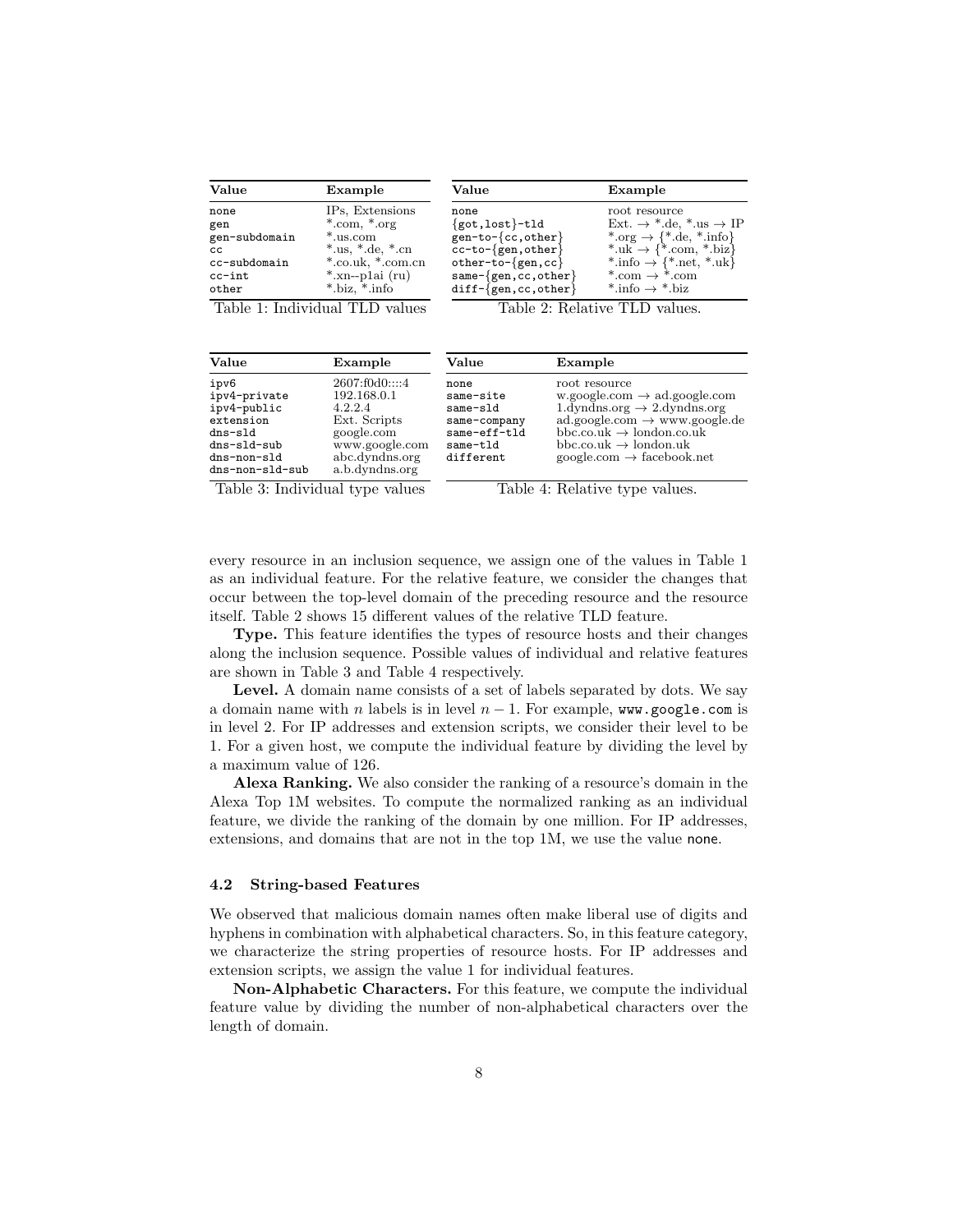**Unique Characters.** We also measure the number of unique characters that are used in a domain. The individual feature is the number of unique characters in the domain divided by the maximum number of unique characters in the domain name, which is 38 (26 alphabetics, 10 digits, hyphen, and dot).

**Character Frequency.** For this feature, we simply measure how often a single character is seen in a domain. To compute an individual feature value, we calculate the frequency of each character in the domain and then divide the average of these frequencies by the length of the domain to normalize the value.

**Length.** In this feature, we measure the length of the domain divided by the maximum length of a domain, which is 253.

**Entropy.** In practice, benign domains are typically intended to be memorable to users. This is often not a concern for attackers, as evidenced by the use of domain generation algorithms [8]. Consequently, we employ Shannon entropy to measure the randomness of domains in the inclusion sequence. We calculate normalized entropy as the absolute Shannon entropy divided by the maximum entropy for the domain name.

### **4.3 Role-based Features**

We observed that identifying the role of resources in the inclusion sequences can be helpful in detecting malicious resources. For example, recent work [29] reveals that attackers misuse ad networks as well as URL shortening services for malicious intent. So far, we consider three roles for a resource: *i)* ad-network, *ii)* content delivery network (CDN), and *iii)* URL shortening service.

In total, we have three features in this category, as each host can simultaneously perform multiple roles. Both individual and relative features in this category have binary values. For the individual feature, the value is Yes if the host has the role, and No otherwise. For the relative feature, we assign a value Yes if at least one of the preceding hosts have the corresponding role, and No otherwise. For extension scripts, we assign the value No for all of the features. To assign the roles, we compiled a list of common hosts related to these roles that contains 5,767 ad-networks, 48 CDNs, and 461 URL shortening services.

# **5 Implementation**

In this section, we discuss our prototype implementation of Excision for detecting and blocking malicious third-party content inclusions. We implemented EXCISION as a set of modifications to the Chromium browser<sup>1</sup>. In order to implement our system, we needed to modify Blink and the Chromium extension engine to enable Excision to detect and block inclusions of malicious content in an online and automatic fashion while the web page is loading. The entire set of modifications consists of less than 1,000 lines of C++ and several lines of JavaScript.

 $1$  While our implementation could be adopted as-is by any browser vendors that use WebKit-derived engines, the design presented here is highly likely to be portable to other browsers.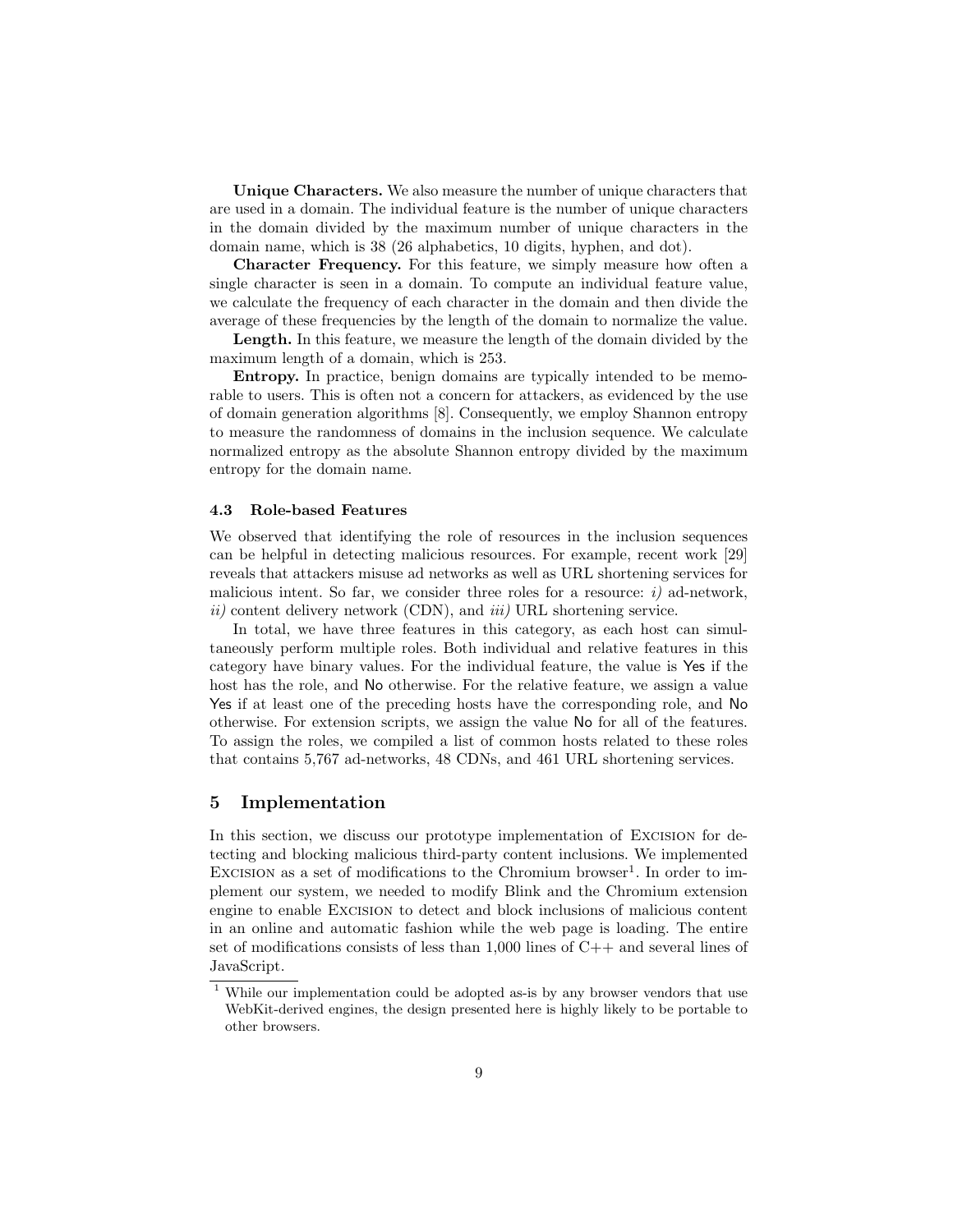### **5.1 Enhancements to Blink**

Blink is primarily responsible for parsing HTML documents, managing script execution, and fetching resources from the network. Consequently, it is ideally suited for constructing the inclusion tree for a web page, as well as blocking the inclusion of malicious content.

**Tracking Resource Inclusion.** Static resource inclusions that are hardcoded by publishers inside the page's HTML are added to the inclusion tree as the direct children of the root node. For dynamic inclusions (e.g., via the createElement() and write() DOM API functions), the system must find the script resource responsible for the resource inclusion. To monitor dynamic resource inclusions, the system tracks the start and termination of script execution. Any resources that are included in this interval will be considered as the children of that script resource in the inclusion tree.

**Handling Events and Timers.** Events and timers are widely used by web developers to respond to user interactions (e.g., clicking on an element) or schedule execution of code after some time has elapsed. To capture the creation and firing of events and timers, the system tracks the registration of callback functions for the corresponding APIs.

#### **5.2 Enhancements to the Chromium Extension Engine**

The Chromium extension engine handles the loading, management, and execution of extensions. To access the page's DOM, the extension injects and executes *content scripts* in the page's context which are regular JavaScript programs.

**Tracking Content Scripts Injection and Execution.** Content scripts are usually injected into web pages either via the extension's manifest file using the content scripts field or at runtime via the executeScript API. Either way, content scripts are considered direct children of the root node in the inclusion tree. Therefore, in order to track the inclusion of resources as a result of content script execution, the extension engine was modified to track the injection and execution of content scripts.

**Handling Callback Functions.** Like any other JavaScript program, content scripts rely heavily on callback functions. For instance, onMessage and sendMessage are used by content scripts to exchange messages with their background pages. To track the execution of callback functions, two JavaScript files were modified in the extension engine which are responsible for invocation and management of callback functions.

# **6 Evaluation**

In this section, we evaluate the security benefits, performance, and usability of the Excision prototype. We describe the data sets we used to train and evaluate the system, and then present the results of the experiments.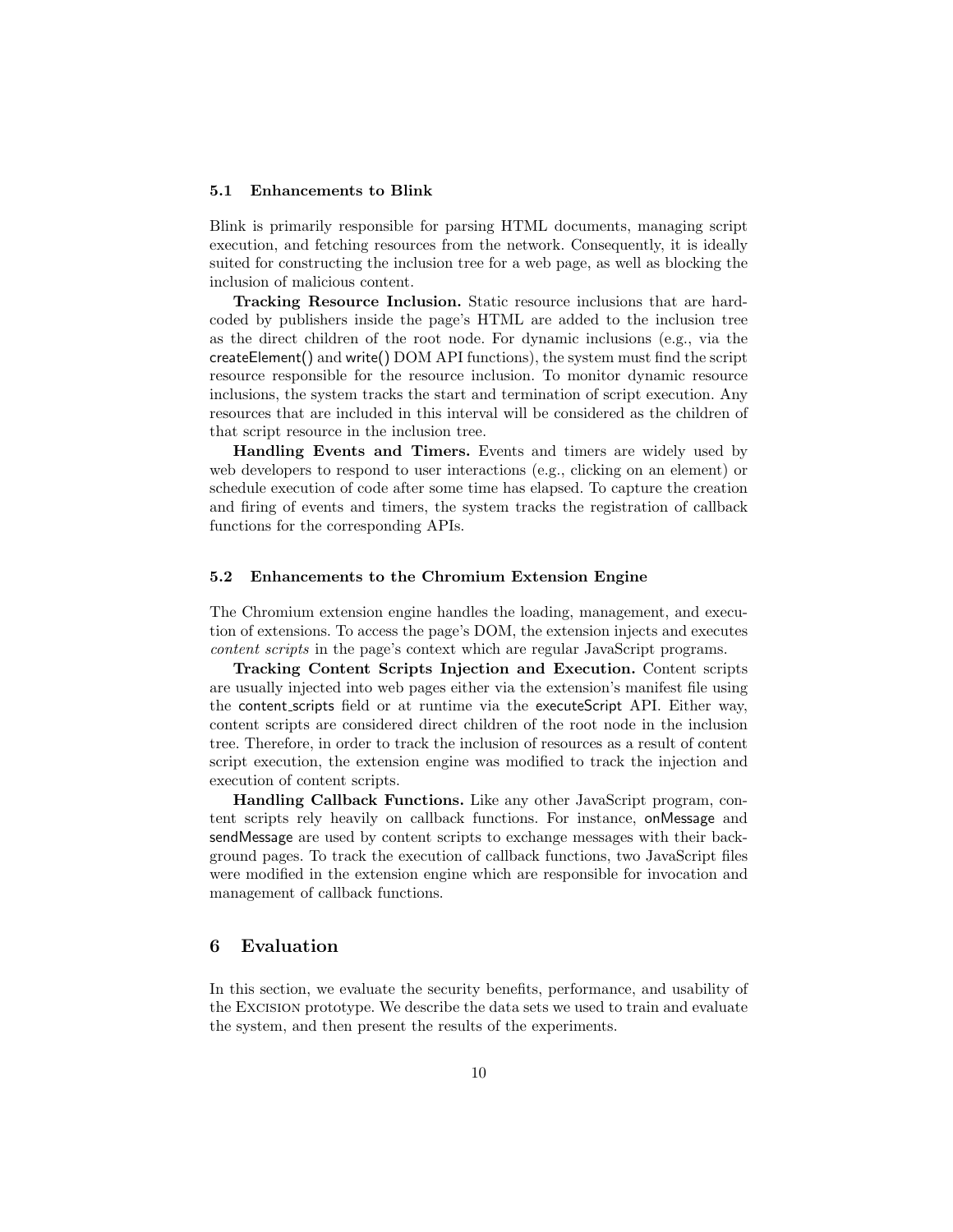| Item                       | Website Crawl | <b>Extension Crawl</b> |
|----------------------------|---------------|------------------------|
| Websites Crawled           | 234,529       | 20                     |
| Unavailable Websites       | 7,412         | $\theta$               |
| Unique Inclusion Trees     | 47,789,268    | 35,004                 |
| Unique Inclusion Sequences | 27, 261, 945  | 61,489                 |
| Unique URLs                | 546,649,590   | 72,064                 |
| Unique Hosts               | 1,368,021     | 1,144                  |
| Unique Sites               | 459,615       | 749                    |
| Unique SLDs                | 419,119       | 723                    |
| Unique Companies           | 384,820       | 719                    |
| Unique Effective TLDs      | 1,115         | 21                     |
| Unique TLDs                | 404           | 21                     |
| Unique IPs                 | 9,755         | -3                     |

Table 5: Summary of crawling statistics.

| Dataset   | No. of Inclusion Sequences |            | No. of Terminal hosts |            |
|-----------|----------------------------|------------|-----------------------|------------|
|           | Web. Crawl                 | Ext. Crawl | Web. Crawl            | Ext. Crawl |
| Benign    | 3,706,451                  | 7,372      | 35,044                | 250        |
| Malicious | 25.153                     | 19         | 1.226                 |            |
|           |                            |            |                       |            |

Table 6: Data sets used in the evaluation.

# **6.1 Data Collection**

To collect inclusion sequences, we performed two separate crawls for websites and extensions. The summary of crawling statistics are presented in Table 5.

**Website Crawl.** We built a crawler based on an instrumented version of PhantomJS [3], a scriptable open source browser based on WebKit, and crawled the home pages of the Alexa Top 200K. We performed our data collection from June 20th, 2014 to May 11th, 2015. The crawl was parallelized by deploying 50 crawler instances on five virtual machines, each of which crawled a fixed subset of the Alexa Top 200K websites. To ensure that visited websites did not store any data on the clients, the crawler ran a fresh instance of PhantomJS for each visit. Once all crawlers finished crawling the list of websites, the process was restarted from the beginning. To thwart cloaking techniques [18] utilized by attackers, the crawlers presented a user agent for IE 6.0 on Windows and employed Tor to send HTTP requests from different source IP addresses. We also address JavaScript-based browser fingerprinting by modifying the internal implementation of the navigator object to return a fake value for the appCodeName, appName, appVersion, platform, product, userAgent, and vendor attributes.

**Extension Crawl.** To collect inclusion sequences related to extensions, we used 292 Chrome extensions reported in prior work [42] that injected ads into web pages. Since ad-injecting extensions mostly target shopping websites (e.g., Amazon), we chose the Alexa Top 20 shopping websites for crawling to trigger ad injection by those 292 extensions. We built a crawler by instrumenting Chromium 43 and collected data for a period of one week from June 16th to June 22nd, 2015. The system loaded every extension and then visited the home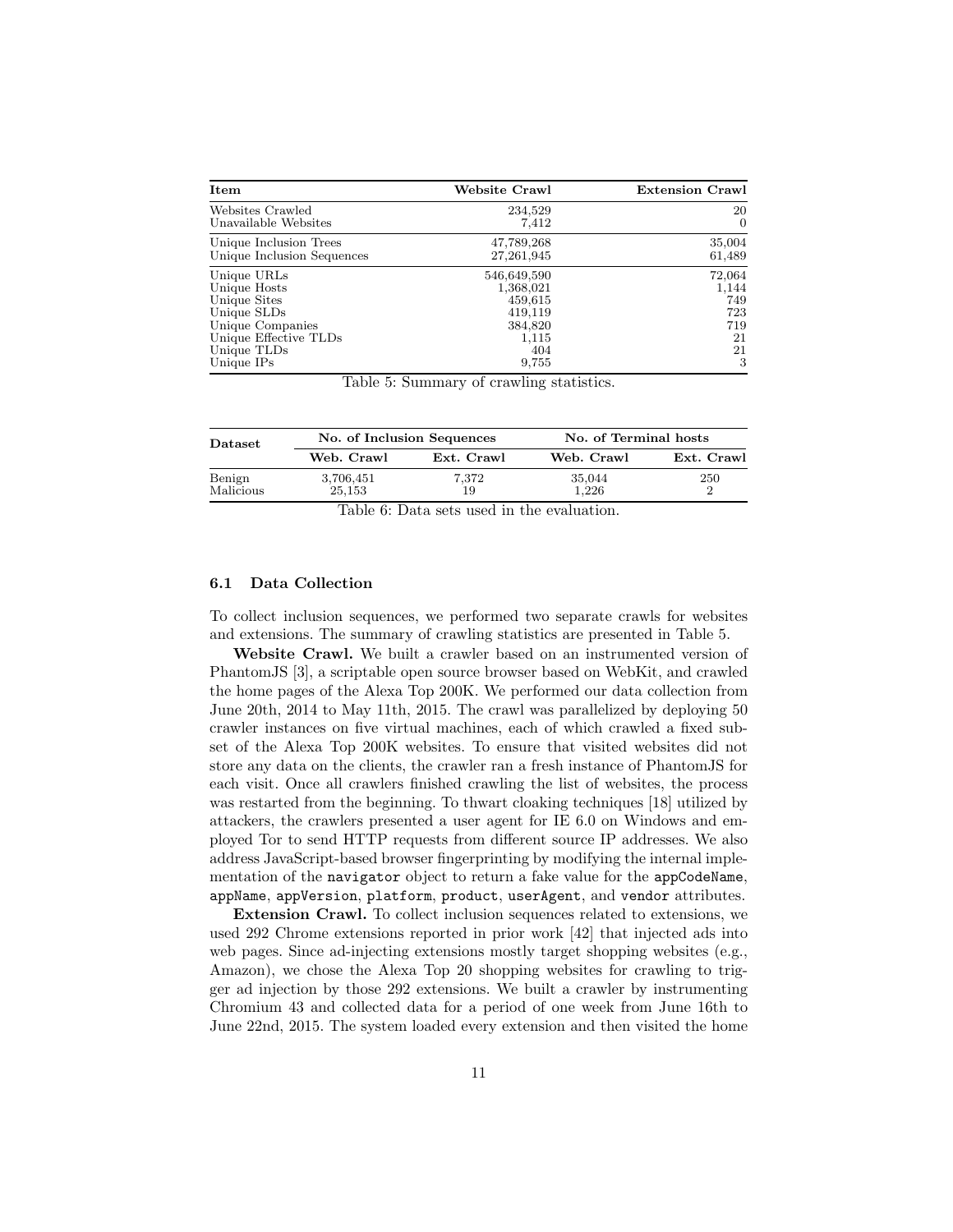pages of the Alexa Top 20 shopping websites using Selenium WebDriver [4]. This process was repeated after crawling the entire set of extensions. In addition, our crawler triggered all the events and timers registered by content scripts.

### **6.2 Building Labeled Datasets**

To classify a given inclusion sequence as benign or malicious, we trained two hidden Markov models for benign and malicious inclusion sequences from our data set. We labeled collected inclusion sequences as either benign or malicious using VirusTotal [5]. VirusTotal's URL scanning service aggregates reports of malicious URLs from most prominent URL scanners such as Google Safe Browsing [13] and the Malware Domain List. The malicious data set contains all inclusion sequences where the last included resource's host is reported malicious by at least three out of the 62 URL scanners in VirusTotal. On the other hand, the benign data set only contains inclusion sequences that do not contain any host in the entire sequence that is reported as malicious by any URL scanner in VirusTotal. To build benign data set, we considered reputable domains such as well-known search engines and advertising networks as benign regardless of whether they are reported as malicious by any URL scanner in VirusTotal. Table 6 summarizes the data sets. The unique number of inclusion sequences and terminal hosts are shown separately for the website and extension data sets. The terminal hosts column is the number of unique hosts that terminate inclusion sequences.

### **6.3 Detection Results**

To evaluate the accuracy of our classifier, we used 10-fold cross-validation, in which we first partitioned each data set into 10 equal-sized folds, trained the models on nine folds, and then validated the resulting models with the remaining fold. The process was repeated for each fold and, at the end, we calculated the average false positive rate and false negative rate. When splitting the data set into training and testing sets, we made sure that inclusion sequences with different lengths were present in both. We also ensured that both sets contained extension-related inclusion sequences.

The results show that our classifier achieved a false positive rate of 0.59% and false negative rate of 6.61% (detection rate of 93.39%). Most of the false positives are due to inclusion sequences that do not appear too often in the training sets. Hence, users are unlikely to experience many false positives in a real browsing environment (as will be shown in our usability analysis in Section 6.6).

To quantify the contribution of different feature categories to the classification, we trained classifiers using different combinations of feature categories and compared the results. Figure 3a shows the false positive rate and false negative rate of every combination with a 10-fold cross-validation training scheme. According to Figure 3a, the best false positive and false negative rates were obtained using a combination of all feature categories.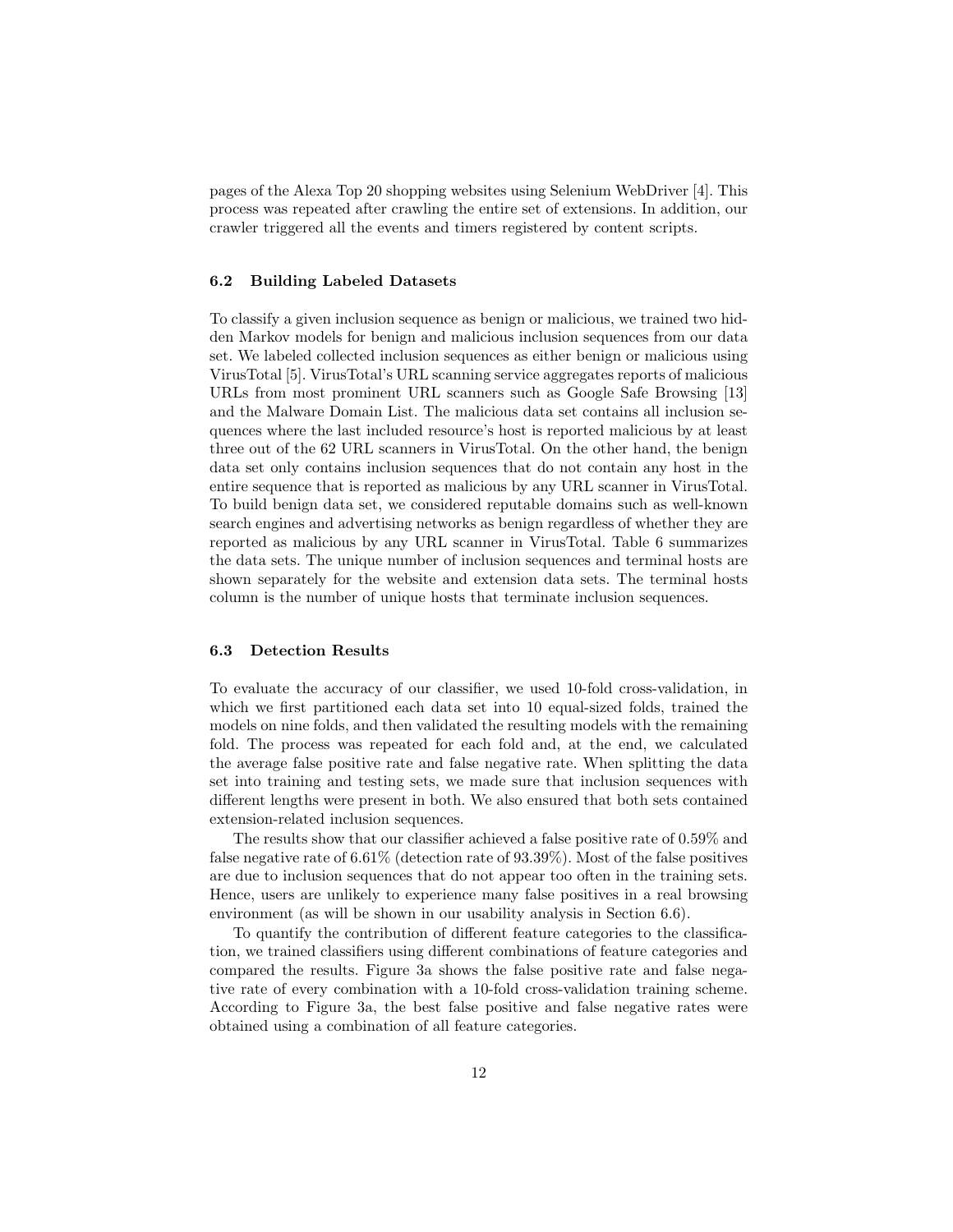

(a) Effectiveness of features for classification ( $D = DNS$ ,  $S = String$ ,  $R = Role$ ).

(b) Early detection results.

Fig. 3: Feature category contributions and early detection results.

### **6.4 Comparison with URL Scanners**

To evaluate the ability of our system in detecting unreported suspicious hosts, we ran our classifier on inclusion sequences collected from June 1st until July 14th, 2015. We compared our detection results with reports from URL scanners in VirusTotal and detected 89 new suspicious hosts. We believe that these hosts are in fact dedicated malicious hosts that play the role of redirectors and manage malicious traffic flows as described in prior work [21]. These hosts did not deliver malicious resources themselves, but they consistently included resources from other hosts that were flagged as malicious by URL scanners. Out of 89 suspicious domains, nearly 44% were recently registered in 2015, and more than 23% no longer resolve to an IP address.

Furthermore, we detected 177 hosts that were later reported by URL scanners after some delay. Figure 3b shows the early detection results of our system. A significant number of these hosts were not reported until some time had passed after Excision initially identified them. For instance, nearly 78% of the malicious hosts were not reported by any URL scanner during the first week.

### **6.5 Performance**

To assess the performance of Excision, we used Selenium WebDriver to automatically visit the Alexa Top 1K with both original and modified Chromium browsers. In order to measure our prototype performance with a realistic set of extensions, we installed five of the most popular extensions in the Chrome Web Store: Adblock Plus, Google Translate, Google Dictionary, Evernote Web Clipper, and Tampermonkey.

For each browser, we visited the home pages of the entire list of websites and recorded the total elapsed time. Due to the dynamic nature of ads and their influence on page load time, we repeated the experiment 10 times and measured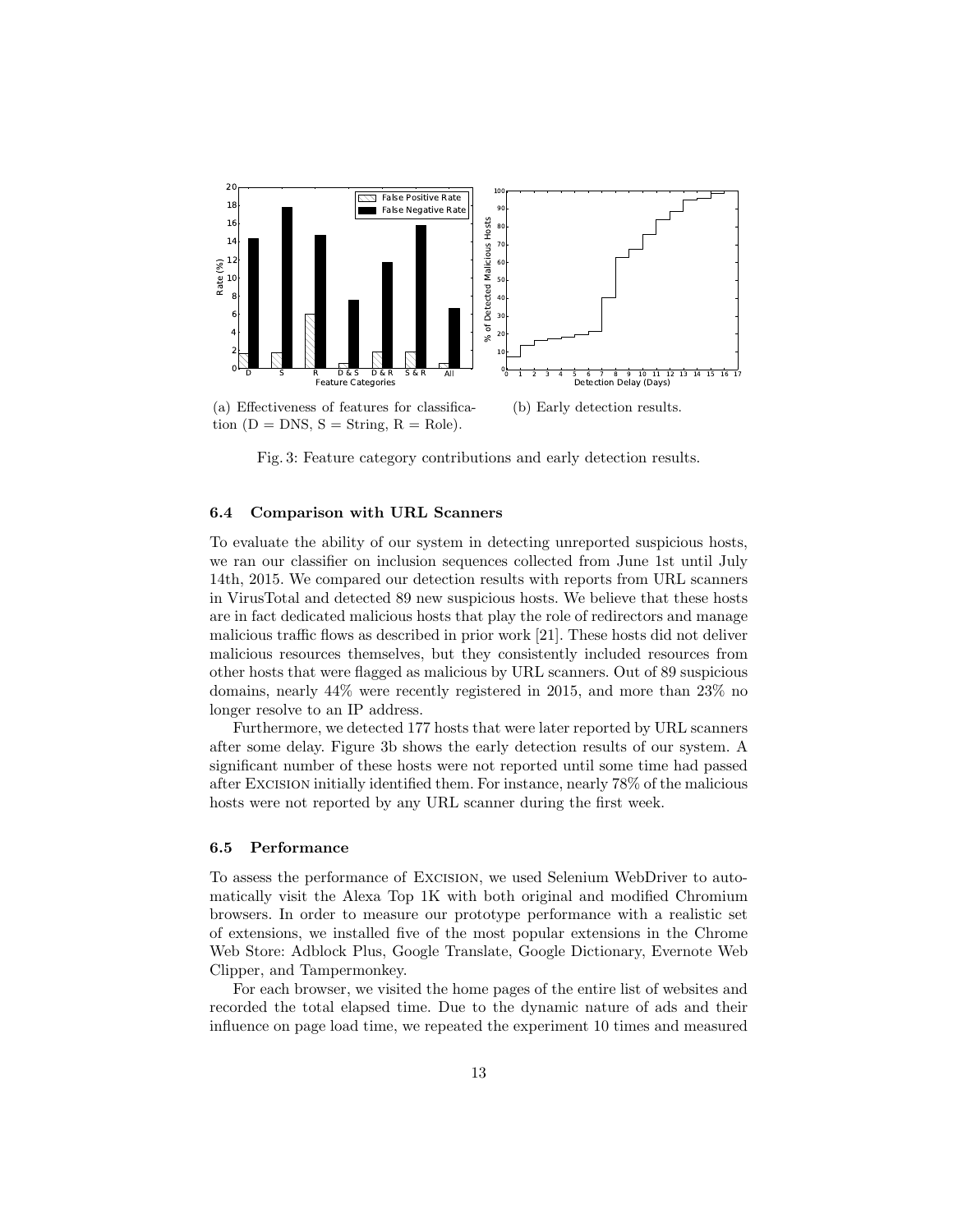the average elapsed time. On average, the elapsed times were 3,065 and 3,438 seconds for the original and modified browsers respectively. Therefore, Excision incurred a 12.2% overhead on browsing time on average, which corresponds to a noticeable overhead that is nevertheless acceptable for many users (see Section 6.6). To measure the overhead incurred by Excision on browser startup time, we launched the modified browser 10 times and measured the average browser launch time. Excision caused a 3.2 seconds delay on browser startup time, which is ameliorated by the fact that this is a one-time performance hit.

### **6.6 Usability**

We conducted an experiment to evaluate the impact of Excision on the user's browsing experience. We conducted the study on 10 students that self-reported as expert Internet users. We provided each participant with a list of 50 websites that were selected randomly from the Alexa Top 500 and then asked them to visit at least three levels down in each website. Participants were asked to report the number of visited pages and the list of domains reported as malicious by our system. In addition, participants were asked to record the number of errors they encountered while they browsed the websites. Errors were considered to occur when the browser crashed, the appearance of a web page was corrupted, or page load times were abnormally long. Furthermore, in order to ensure that benign extensions were not prevented from executing as expected in the presence of our system, the browser was configured to load the five popular extensions listed in Section 6.5 and participants were asked to report any problem while using the extensions.

The results of the study show that out of 5,129 web pages visited by the participants, only 83 errors were encountered and the majority of web pages loaded correctly. Most of these errors happened due to relatively high load times. In addition, none of the participants reported any broken extensions. Furthermore, 31 malicious inclusions were reported by our tool that were automatically processed (without manual examination, for privacy reasons) using VirusTotal. Based on the results, we believe that our proof-of-concept prototype is compatible with frequently used websites and extensions, and can be improved through further engineering to work completely free of errors.

**Ethics.** In designing the usability experiment, we made a conscious effort to avoid collecting personal or sensitive information. In particular, we restricted the kinds of information we asked users to report to incidence counts for each of the categories of information, except for malicious URLs that were reported by our tool. Malicious URLs were automatically submitted to VirusTotal to obtain a malice classification before being discarded, and were not viewed by us or manually inspected. In addition, the participants were asked to avoid browsing websites requiring a login or involving sensitive subject matter.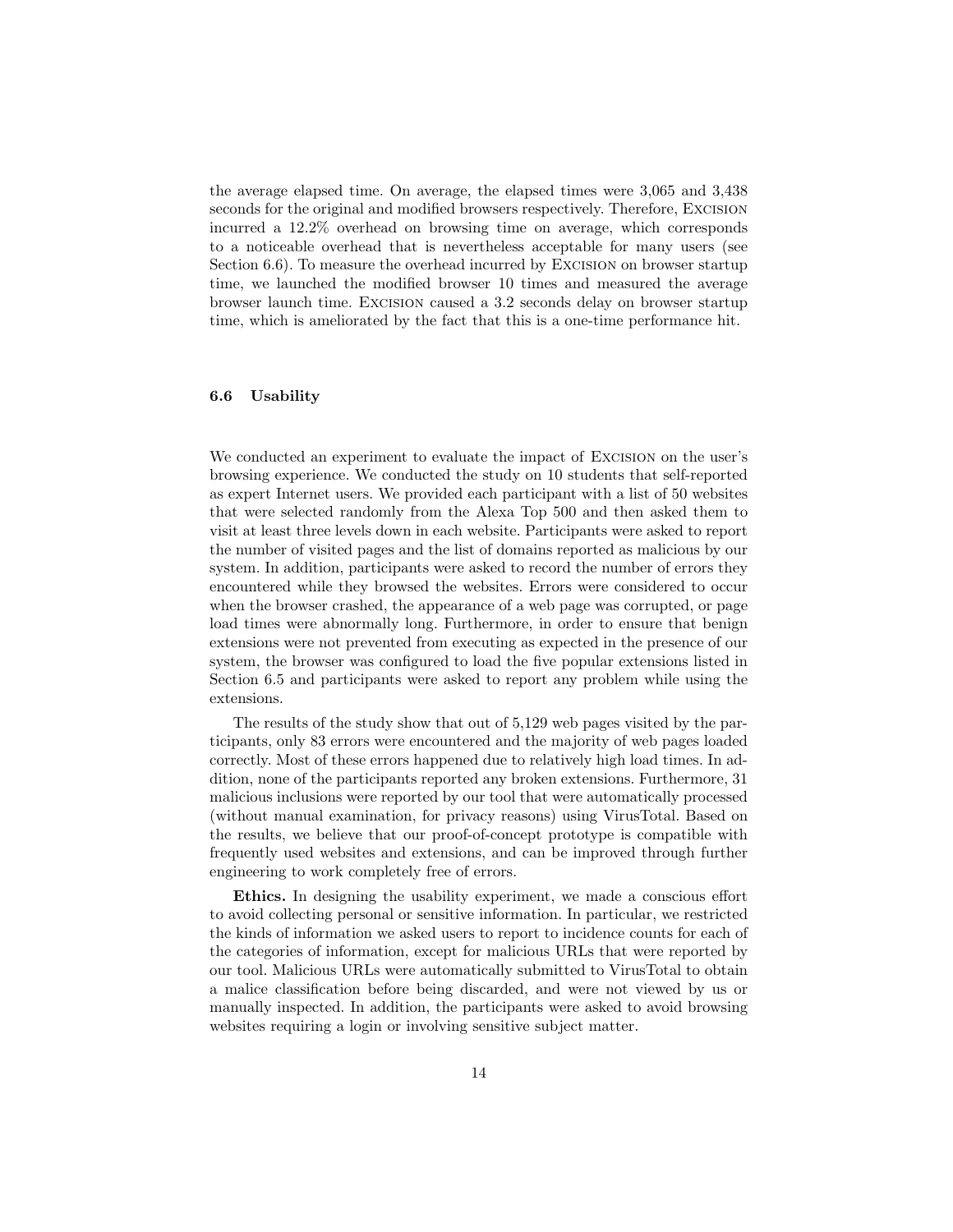# **7 Related Work**

**Third-party Content Isolation.** Several recent research projects [14, 37, 39] attempted to improve the security of browsers by isolating browser components in order to minimize data sharing among software components. The main issue with these approaches is that they do not perform any isolation between JavaScript loaded from different domains and web applications, letting untrusted scripts access the main web application's code and data. Efforts such as Ad-Jail [23] attempt to protect privacy by isolating ads into an iframe-based sandbox. However, this approach restricts contextual targeting advertisement in which ad scripts need to have access to host page content.

**Detecting Malicious Domains.** There are multiple approaches to automatically detecting malicious web domains. Madtracer [22] has been proposed to automatically capture malvertising cases. But, this system is not as precise as our approach in identifying the causal relationships among different domains. EXPOSURE [8] employs passive DNS analysis techniques to detect malicious domains. SpiderWeb [36] is also a system that is able to detect malicious web pages by crowd-sourcing redirection chains. Segugio [32] tracks new malwarecontrol domain names in very large ISP networks. WebWitness [27] automatically traces back malware download paths to understand attack trends. While these techniques can be used to automatically detect malicious websites and update blacklists, they are not online systems and may not be effectively used to detect malicious third-party inclusions since users expect a certain level of performance while browsing the Web.

Another effective detection approach is to produce blacklists of malicious sites by scanning the Internet that can be efficiently checked by the browser (e.g., Google Safe Browsing [13]). Blacklist construction requires extensive infrastructure to continuously scan the Internet and bypass cloaking and general malware evasion attempts in order to reliably identify malware distribution sites, phishing pages, and other Web malice. As our evaluation in Section 6 demonstrates, these blacklists sometimes lag the introduction of malicious sites on the Internet, or fail to find these malicious sites. However, they are nevertheless effective, and we view the approach we propose as a complementary technique to established blacklist generation and enforcement techniques.

**Policy Enforcement.** Another approach is to search and restrict thirdparty code included in web applications [12, 15, 24]. For example, ADsafe [1] removes dangerous JavaScript features (e.g., eval), enforcing a whitelist of allowed JavaScript functionality considered safe. It is also possible to protect against malicious JavaScript ads by enforcing policies at runtime [30, 33]. For example, Meyerovich et al. [26] introduce a client-side framework that allows web applications to enforce fine-grained security policies for DOM elements. AdSentry [11] provides a shadow JavaScript engine that runs untrusted ad scripts in a sandboxed environment.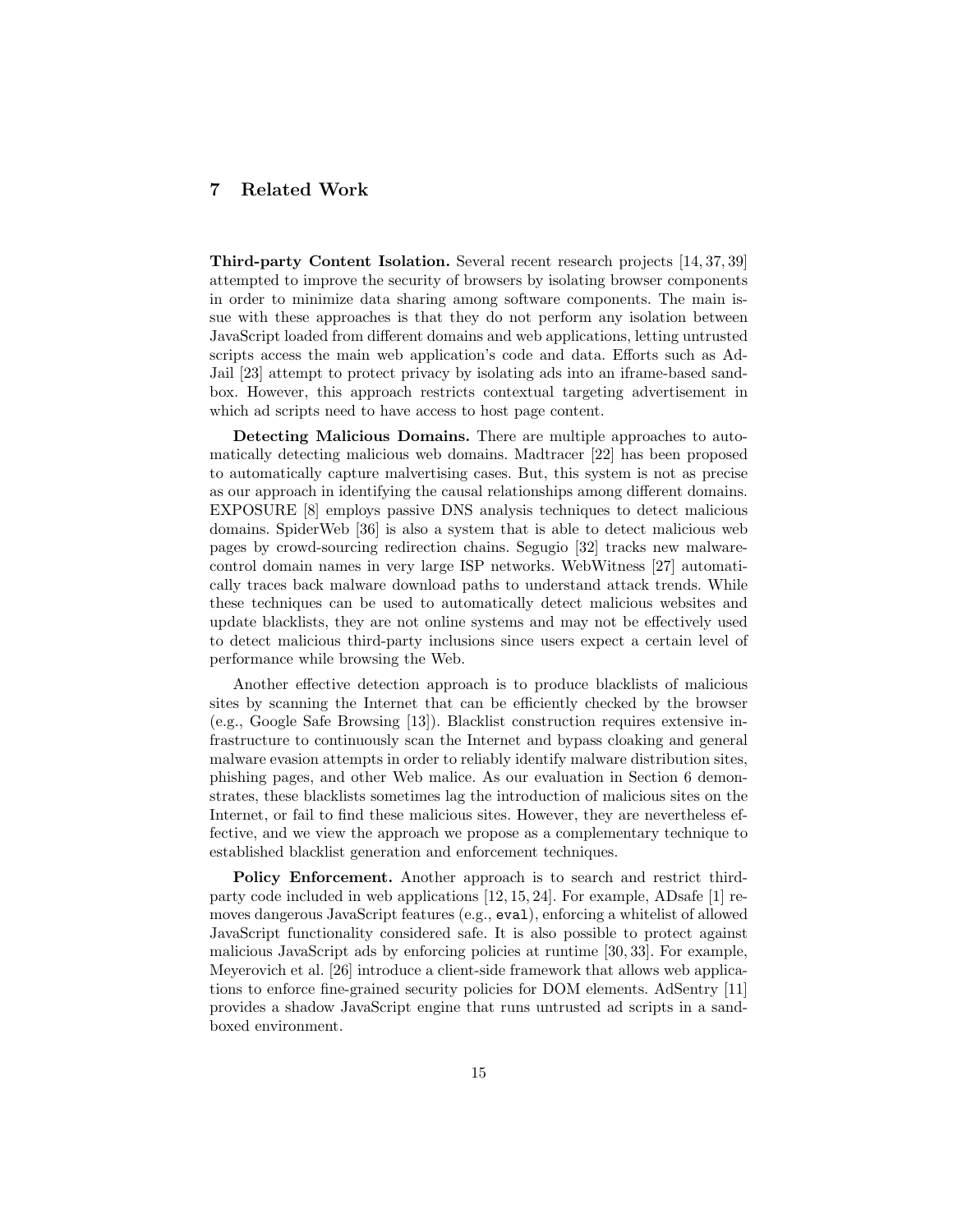# **8 Conclusion**

In this paper, we presented Excision, an in-browser system to automatically detect and block malicious third-party content inclusions before they can attack the user's browser. Our system is complementary to other defensive approaches such as CSP and Google Safe Browsing, and is implemented as a set of modifications to the Chromium browser. Excision does not perform any blacklisting to detect malicious third-party inclusions. Rather, it incrementally constructs an inclusion tree for a given web page and automatically prevents loading malicious resources by classifying their inclusion sequences using a set of pre-built models.

Our evaluation over an 11 month crawl of the Alexa Top 200K demonstrates that the prototype implementation of Excision detects a significant number of malicious third-party content in the wild. In particular, the system achieved a 93.39% detection rate with a false positive rate of 0.59%. Excision was also able to detect previously unknown malicious inclusions. We also evaluated the performance and usability of Excision when browsing popular websites, and show that the approach is capable of improving the security of users on the Web by detecting 31 malicious inclusions during a user study without significantly degrading the user experience.

# **Acknowledgement**

This material is based upon work supported by the National Science Foundation under Grant No. CNS-1409738.

# **References**

- 1. ADsafe. http://www.adsafe.org/.
- 2. CSP in Content Scripts. https://developer.chrome.com/extensions/ contentSecurityPolicy#interactions.
- 3. PhantomJS. http://phantomjs.org/.
- 4. Selenium: Web Browser Automation. http://www.seleniumhq.org/.
- 5. VirtusTotal. https://www.virustotal.com/.
- 6. Cross-Origin Resource Sharing (CORS). http://www.w3.org/TR/cors/, 2014.
- 7. Content Security Policy 1.1. https://dvcs.w3.org/hg/ content-security-policy/raw-file/tip/csp-specification.dev.html, 2015.
- 8. Leyla Bilge, Engin Kirda, Christopher Kruegel, and Marco Balduzzi. EXPOSURE: Finding malicious domains using passive DNS analysis. In *Network and Distributed System Security Symposium (NDSS)*, 2011.
- 9. Devin Coldewey. Marriott puts an end to shady ad injection service. http://techcrunch.com/2012/04/09/ marriott-puts-an-end-to-shady-ad-injection-service/, 2012.
- 10. Marco Cova, Christopher Kruegel, and Giovanni Vigna. Detection and analysis of drive-by-download attacks and malicious javascript code. In *International World Wide Web Conference (WWW)*, 2010.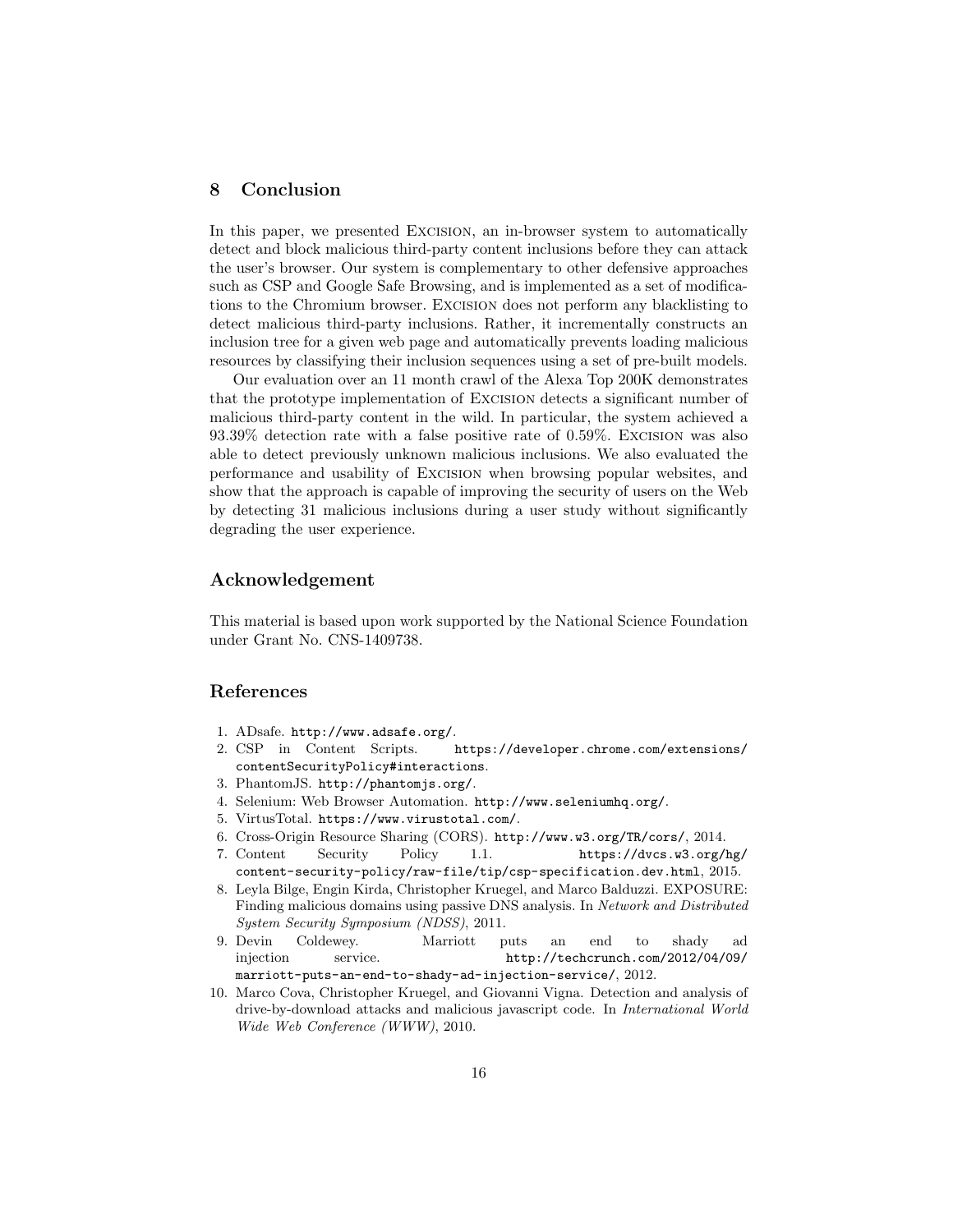- 11. Xinshu Dong, Minh Tran, Zhenkai Liang, and Xuxian Jiang. AdSentry: Comprehensive and flexible confinement of JavaScript-based advertisements. In *Annual Computer Security Applications Conference (ACSAC)*, 2011.
- 12. Matthew Finifter, Joel Weinberger, and Adam Barth. Preventing capability leaks in secure JavaScript subsets. In *Network and Distributed System Security Symposium (NDSS)*, 2010.
- 13. Google, Inc. Google Safe Browsing API. https://developers.google.com/ safe-browsing/, 2015.
- 14. Chris Grier, Shuo Tang, and Samuel T. King. Secure web browsing with the OP web browser. In *IEEE Symposium on Security and Privacy (Oakland)*, 2008.
- 15. Salvatore Guarnieri and Benjamin Livshits. GATEKEEPER: Mostly static enforcement of security and reliability policies for JavaScript code. In *USENIX Security Symposium*, 2009.
- 16. Lin-Shung Huang, Zack Weinberg, Chris Evans, and Collin Jackson. Protecting browsers from cross-origin CSS attacks. In *Proceedings of the ACM Conference on Computer and Communications Security (CCS)*, 2010.
- 17. Nav Jagpal, Eric Dingle, Jean-Philippe Gravel, Panayiotis Mavrommatis, Niels Provos, Moheeb Abu Rajab, and Kurt Thomas. Trends and lessons from three years fighting malicious extensions. In *USENIX Security Symposium*, 2015.
- 18. John P. John, Fang Yu, Yinglian Xie, Arvind Krishnamurthy, and Martin Abadi. deSEO: Combating search-result poisoning. In *USENIX Security Symposium*, 2011.
- 19. Alexandros Kapravelos, Chris Grier, Neha Chachra, Chris Kruegel, Giovanni Vigna, and Vern Paxson. Hulk: Eliciting malicious behavior in browser extensions. In *USENIX Security Symposium*, 2014.
- 20. David D. Lewis. Naive (bayes) at forty: The independence assumption in information retrieval. In *European Conference on Machine Learning (ECML)*, 1998.
- 21. Zhou Li, Sumayah Alrwais, Yinglian Xie, Fang Yu, and XiaoFeng Wang. Finding the linchpins of the dark web: a study on topologically dedicated hosts on malicious web infrastructures. In *IEEE Symposium on Security and Privacy (Oakland)*, 2013.
- 22. Zhou Li, Kehuan Zhang, Yinglian Xie, Fang Yu, and XiaoFeng Wang. Knowing your enemy: Understanding and detecting malicious web advertising. In *ACM Conference on Computer and Communications Security (CCS)*, 2012.
- 23. Mike Ter Louw, Karthik Thotta Ganesh, and V.N. Venkatakrishnan. AdJail: Practical enforcement of confidentiality and integrity policies on web advertisements. In *USENIX Security Symposium*, 2010.
- 24. Sergio Maffeis and Ankur Taly. Language-based isolation of untrusted JavaScript. In *IEEE Computer Security Foundations Symposium (CSF)*, 2009.
- 25. Ginny Marvin. Google study exposes "tangled web" of companies profiting from ad injection. http://marketingland.com/ad-injector-study-google-127738, 2015.
- 26. Leo A. Meyerovich and Benjamin Livshits. ConScript: Specifying and enforcing fine-grained security policies for JavaScript in the browser. In *IEEE Symposium on Security and Privacy (Oakland)*, 2010.
- 27. Terry Nelms, Roberto Perdisci, Manos Antonakakis, and Mustaque Ahamad. Web-Witness: Investigating, categorizing, and mitigating malware download paths. In *USENIX Security Symposium*, 2015.
- 28. Nick Nikiforakis, Luca Invernizzi, Alexandros Kapravelos, Steven Van Acker, Wouter Joosen, Christopher Kruegel, Frank Piessens, , and Giovanni Vigna. You are what you include: Large-scale evaluation of remote JavaScript inclusions. In *ACM Conference on Computer and Communications Security (CCS)*, 2012.